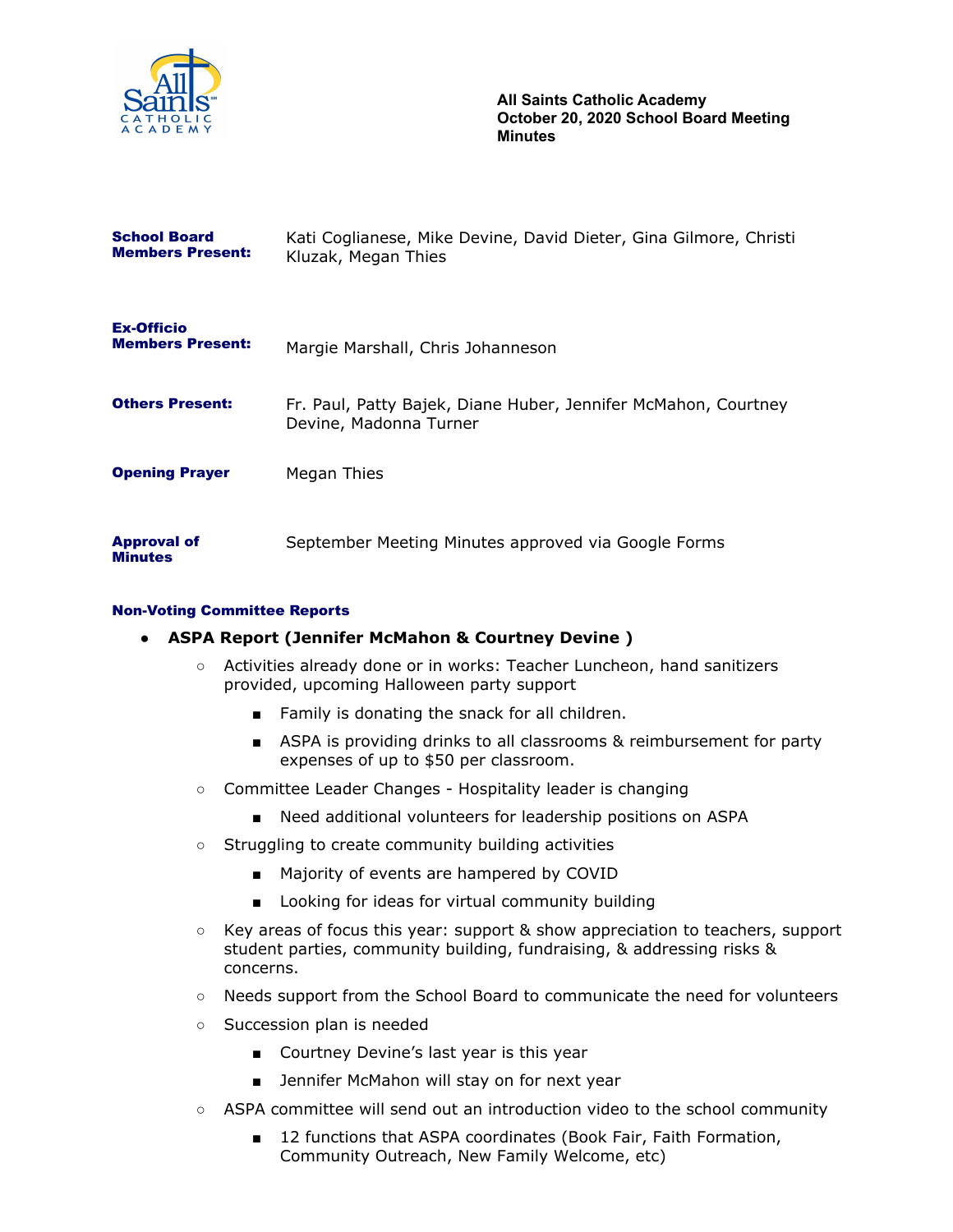

#### **All Saints Catholic Academy October 20, 2020 School Board Meeting Minutes**

## Marketing Report (Megan Thies)

- Focus on retaining families, community building supporting our sponsors.
- "We're Here" Campaign have students create posters showing what we're grateful for
	- Offer help to outside community & RE classes
- Create infographic focusing on growth, featuring testimonials
- "A Day in the Life at ASCA" asking Mr. Lindgren to create videos
- Working with Parish Bulletins
- Sponsor Support reach out to account managers
- "Thankful Thursdays" Diane will post messages on the electronic board by Door 7, Board Bingo cards, featuring all of the Sponsors - winners get Out of Uniform passes

### Facilities Report (Diane Huber)

- Advanced lighting in the parking lot completed
- Adding a few more layers of disinfecting since school will be moving more indoors
- Ventilation checked

### Pastor Report (Fr. Paul)

- SMMP hosted a successful outdoor event
- No further updates from the Bishop
- New governance documents have been signed, now that questions have been answered

### Principal Report (Margie Marshall)

- Finalizing new governance model & sending the message out to the school community
- Iowa test scores received early this year
	- Teachers will use scores to determine which students need differentiation or further support
- First quarter ends 10/23. Report cards being sent home 10/30. Parent teacher conferences being held virtually on 11/5
- Virtual Learning students returning the week of 10/26/20
- DuPage COVID cases are on the rise we're staying the course
- Approaching 50 days of in person education same day as "All Saints Day"
	- Having fun celebrations/games for the kids
- Boosterthon Turkey Tango will kick off 11/9 & will conclude with Dance Days on 11/18 & 11/19.
	- $\circ$  Fundraising goal is \$18,000 & will go towards technology advancements.
- $\bullet$  DDA -
	- Involvement from 5th grade parents has been tough
	- Katy Maurer & Christine Shaw are the leading the 5th grade class in hosting this year's virtual DDA, looking for additional leaders to help co-chair.